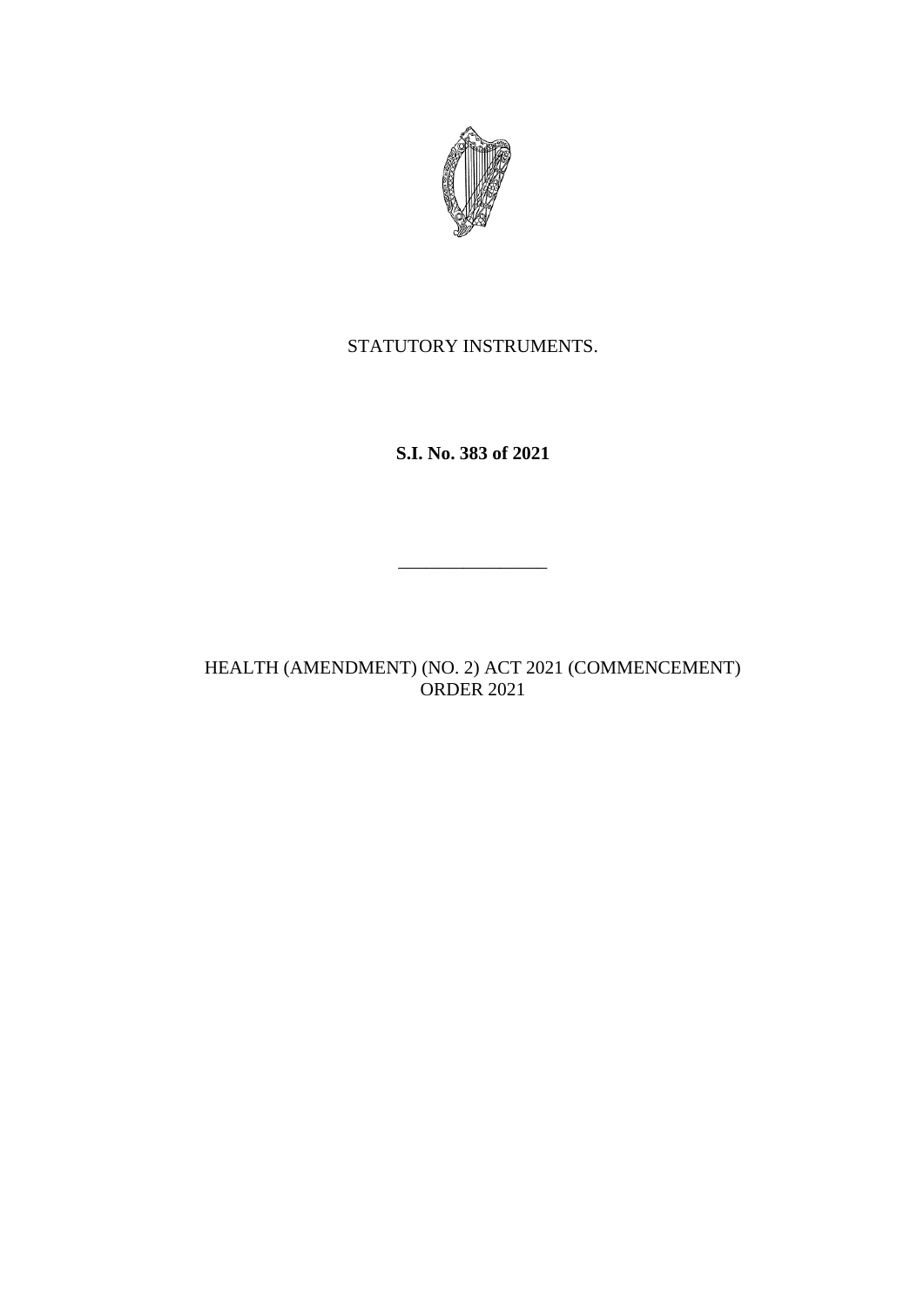## S.I. No. 383 of 2021

## HEALTH (AMENDMENT) (NO. 2) ACT 2021 (COMMENCEMENT) ORDER 2021

I, Stephen Donnelly, Minister for Health in exercise of the powers conferred on me by section 1(2) of the Health (Amendment) (No. 2) Act 2021(No 24 of 2021) hereby order as follows:

1. This order may be cited as the Health (Amendment) (No. 2) Act 2021 (Commencement) Order 2021.

2. The 25th day of July 2021 is appointed as the day on which the Health (Amendment) (No. 2) Act 2021 (No. 24 of 2021), other than –

- (a) paragraphs (a), (b) and (d) to (j) of section 5, and
- (b) sections 6 and 7,

of that Act shall come into operation.



GIVEN under my Official Seal, 24 July, 2021.

STEPHEN DONNELLY, Minister for Health.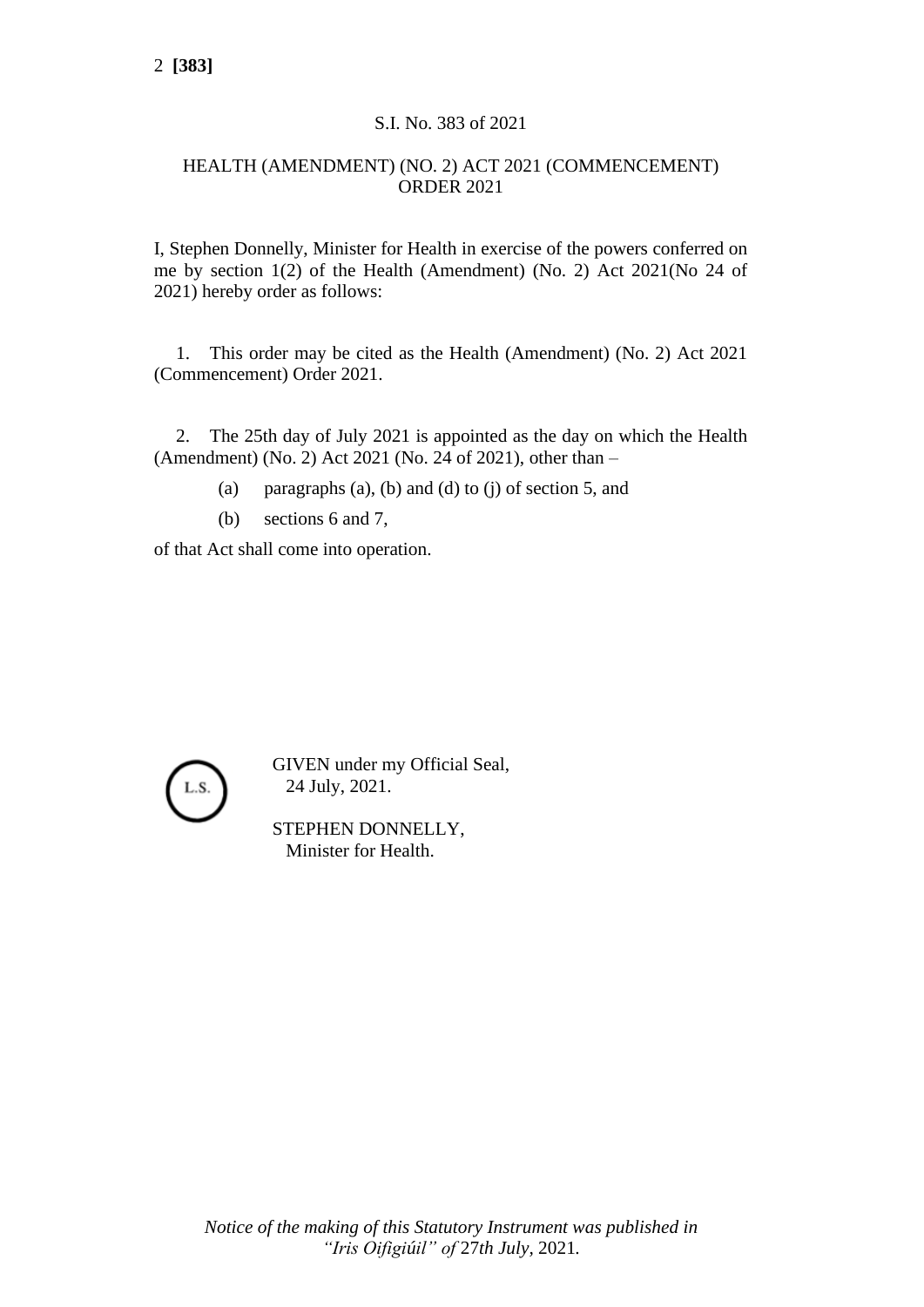## EXPLANATORY NOTE

## (*This note is not part of the Instrument and does not purport to be a legal interpretation.*)

This Order appoints the 25th day of July 2021 as the day on which certain provisions of the Health (Amendment)(No. 2) Act 2021come into operation.

These provisions, which amend the Health Act 1947, provide for the lawful operation of certain indoor premises and provide, for that purpose, for a system of verification of vaccination or immunity status of persons, and confer a power on the Minister for Health to make regulations to provide for enforcement and for related matters.

These provisions also amend Section 38B of the Health Act 1947.